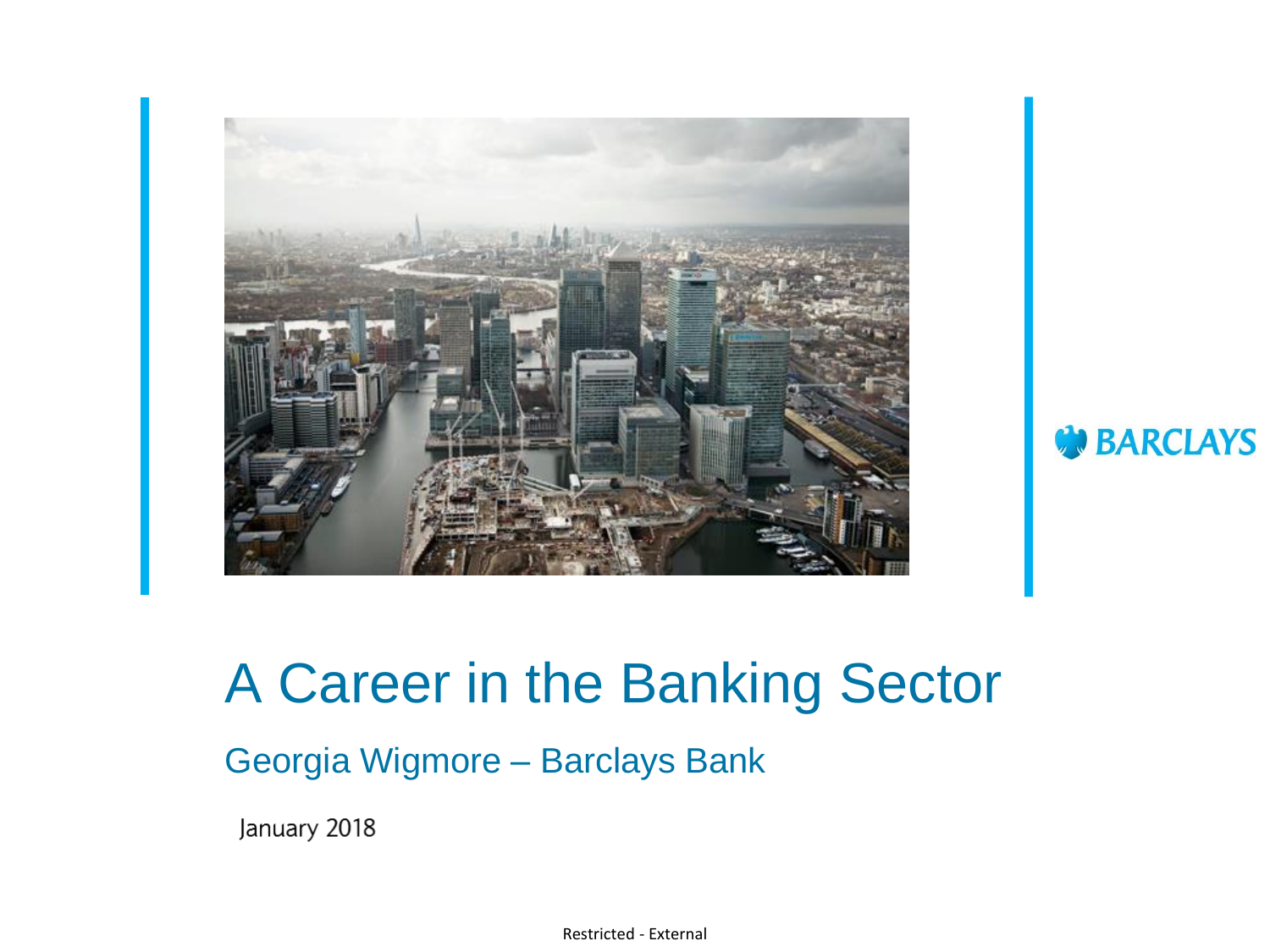## Today's Session

- Who am I? What was my route into Banking?
- What does a Banking career look like to you?
- A bit about Barclays
- A day in the life of Banking Branch vs. Office role
- Different routes into Banking
- Useful skills
- Questions

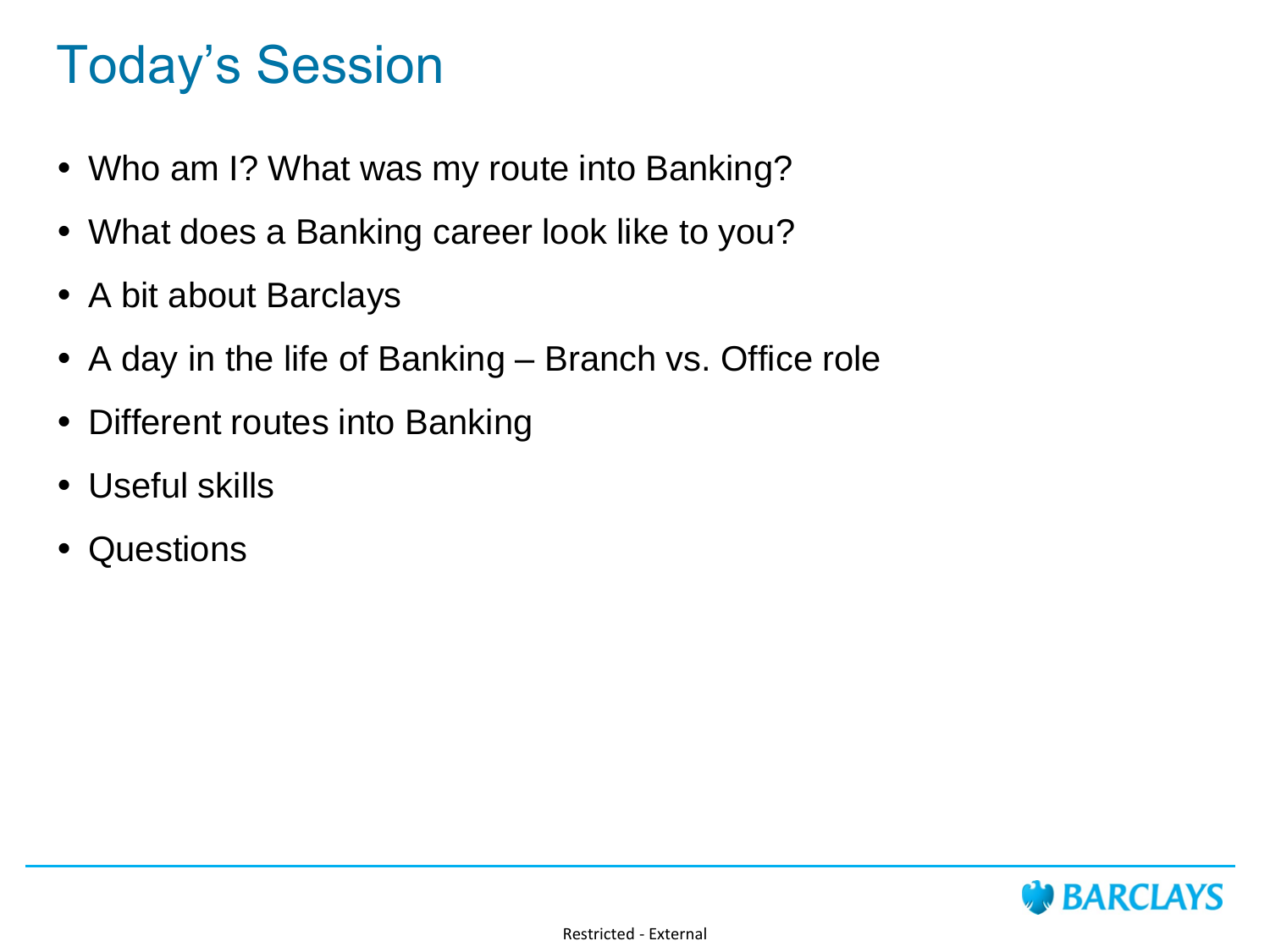## Who am I? What was my route into banking?



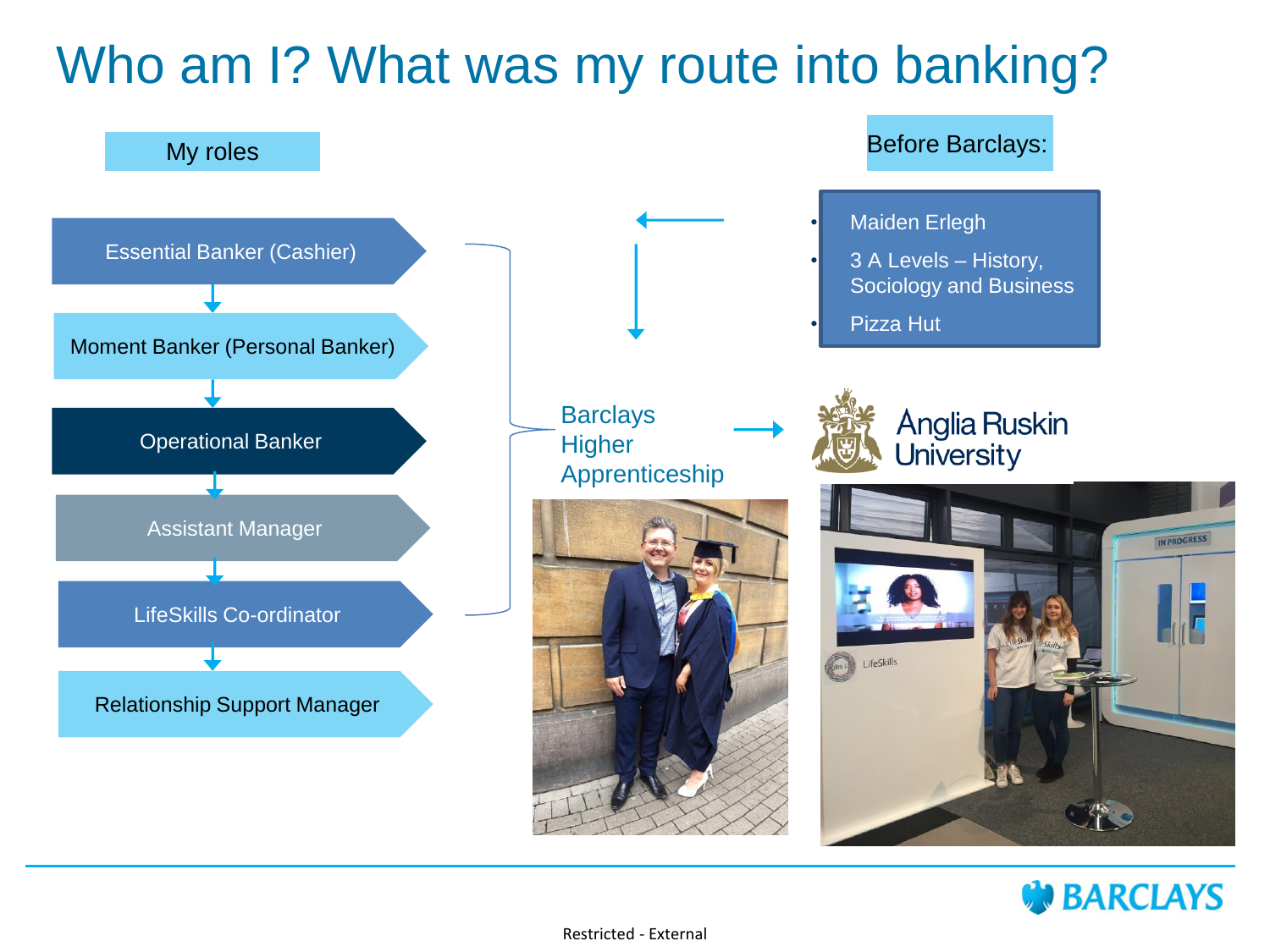### A career in banking – thoughts?









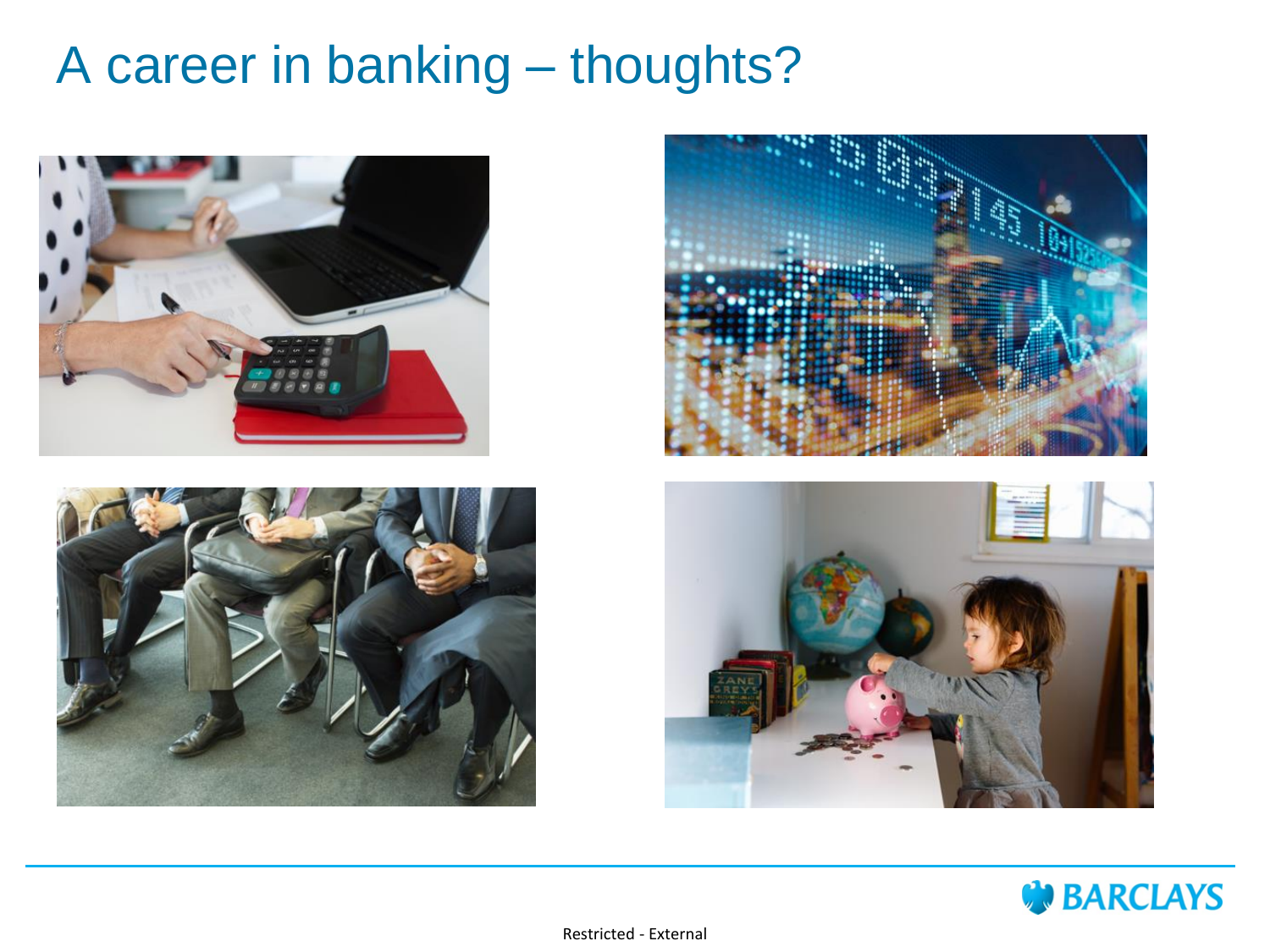## A bit about Barclays



Barclays moves, lends, invests and protects money for customers and clients worldwide*.*





### **Digital Eagles** Build your internet skills with us



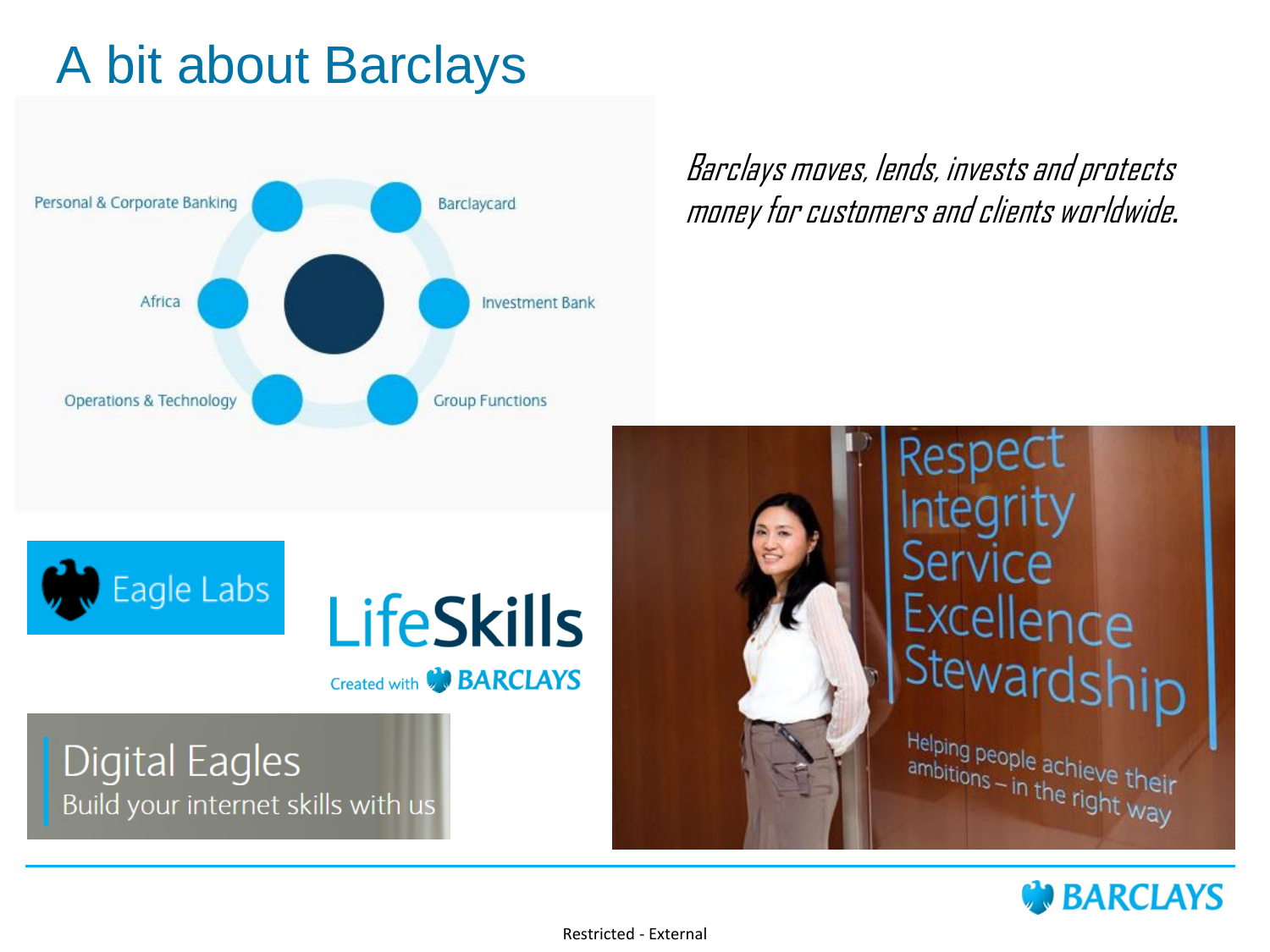## A day in the life of Banking

| $8:15 - 8:50$   | Arrive & team meeting                        |
|-----------------|----------------------------------------------|
| $8:50 - 9:00$   | Set up for the day & branch opens            |
| $9:00 - 10:00$  | Carry out Health and Safety checks           |
| $10:00 - 11:00$ | Observations of Banking hall                 |
| $11:00 - 12:30$ | Assist in Banking hall to cover lunches      |
| $12:30 - 13:30$ | Lunch                                        |
| $13:30 - 14:00$ | Cash run<br>observation                      |
| $14:00 - 15:00$ | MB customer conversation                     |
| $15:00 - 16:15$ | Team training                                |
| $16:15 - 17:00$ | Start end of day process & Branch<br>closes! |

### Branch – Operational Banker **Office based – LifeSkills Coordinator**

| $8:30 - 9:00$   | Arrive                            |
|-----------------|-----------------------------------|
| $9:00 - 9:30$   | Review actions for the day        |
| $9:30 - 10:00$  | Team meeting – roles for the week |
| $10:00 - 12:00$ | Teacher/ student enquiries        |
| $12:00 - 13:00$ | Lunch                             |
| $13:00 - 14:30$ | LifeSkills session planning       |
| $14:30 - 15:00$ | Volunteer briefing call           |
| $15:00 - 17:00$ | Project work & conference calls   |
| 17:15           | Home time!                        |

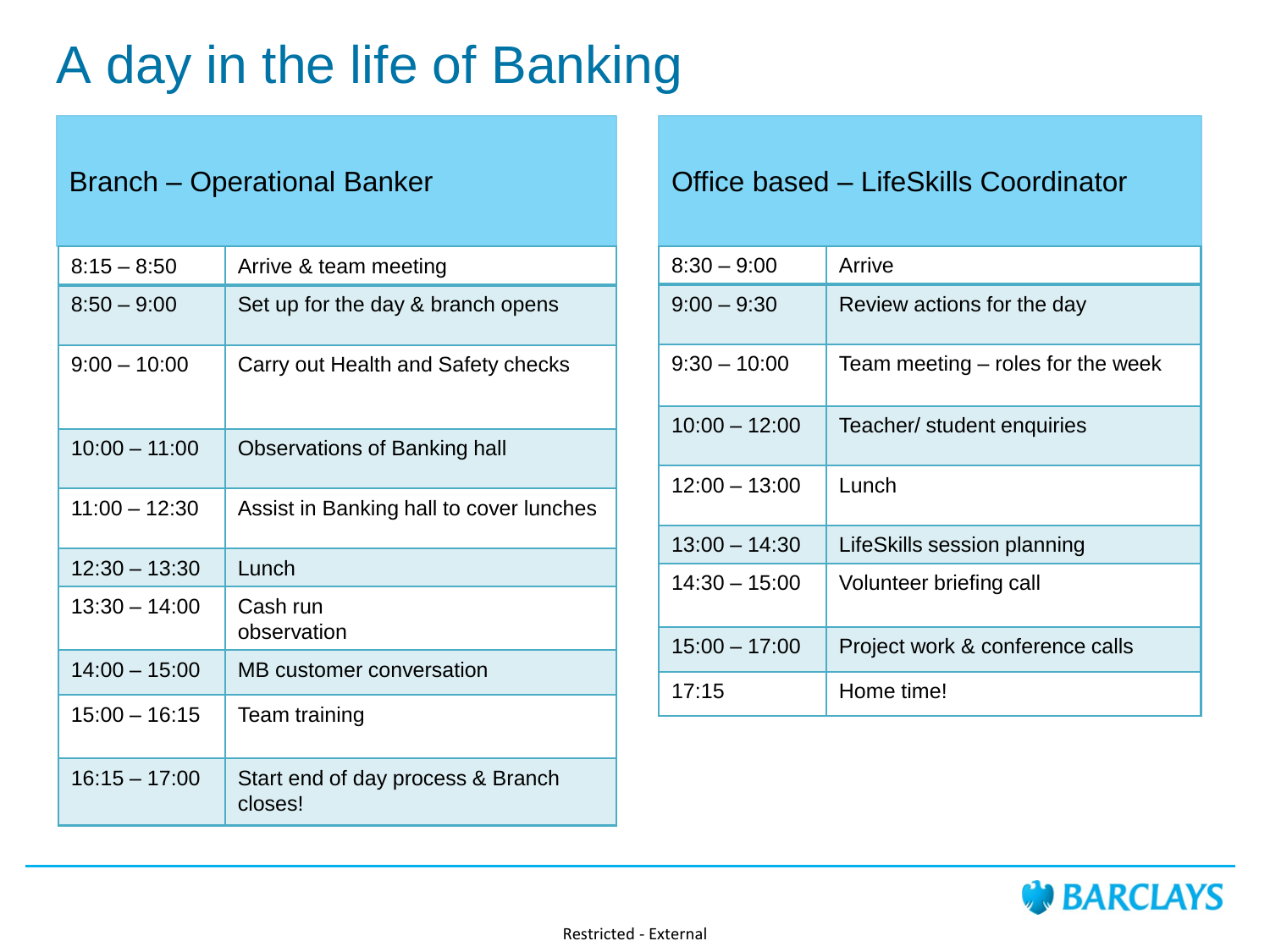## Different routes into Banking

| <b>Route</b>                                               | <b>Details</b>                                                                                                                                                                                                                                                                                                                                                                                                                                                | <b>Qualifications/</b><br><b>Experience</b>                                                                    |
|------------------------------------------------------------|---------------------------------------------------------------------------------------------------------------------------------------------------------------------------------------------------------------------------------------------------------------------------------------------------------------------------------------------------------------------------------------------------------------------------------------------------------------|----------------------------------------------------------------------------------------------------------------|
| <b>Foundation to</b><br>Advanced<br><b>Apprenticeships</b> | • Foundation section - up to 18 months, working in a real role within our bank.<br>If Foundation assessments are passed, you'll automatically move onto an<br>$\bullet$<br>Advanced Apprenticeship for up to 18 months.<br>Together with on-the-job training, you'll study towards recognised apprentice<br>and professional qualifications.<br>Dedicated mentors will look after you at every step, and you'll grow both your<br>confidence and your career. | • No qualifications<br>necessary<br>• Pre-interview training<br>• Up to three years on<br>a two-step programme |
| Higher<br><b>Apprenticeships</b>                           | • With our Higher Apprenticeships, you'll study towards a professional or<br>university-level qualification, earning as you learn - all without student debt.<br>• 3-4 year programme<br>Working in a specialist role in our bank, in Group Finance, Risk, Leadership<br>$\bullet$<br>& Management, Relationship Management, or Internal Audit<br>Support to study for a degree or professional qualification                                                 | • 80 UCAS points OR<br>a year's work<br>experience                                                             |
| Graduate<br><b>Programmes</b>                              | Programmes available in: Barclaycard, Business Banking, Compliance,<br>Internal Audit, Finance, Corporate Banking, Customer Banking Solutions,<br>Sales, Risk, Marketing, Trade, Treasury<br>1-3 year programme<br>Opportunity to complete relevant qualifications<br>Rotated round the business experiencing different roles/ areas                                                                                                                          | Degree level<br>qualification<br>(Quantitative<br>Analytics - PhD,<br>Specialised<br>Masters)                  |

OR General application

OR Internships (9 weeks)

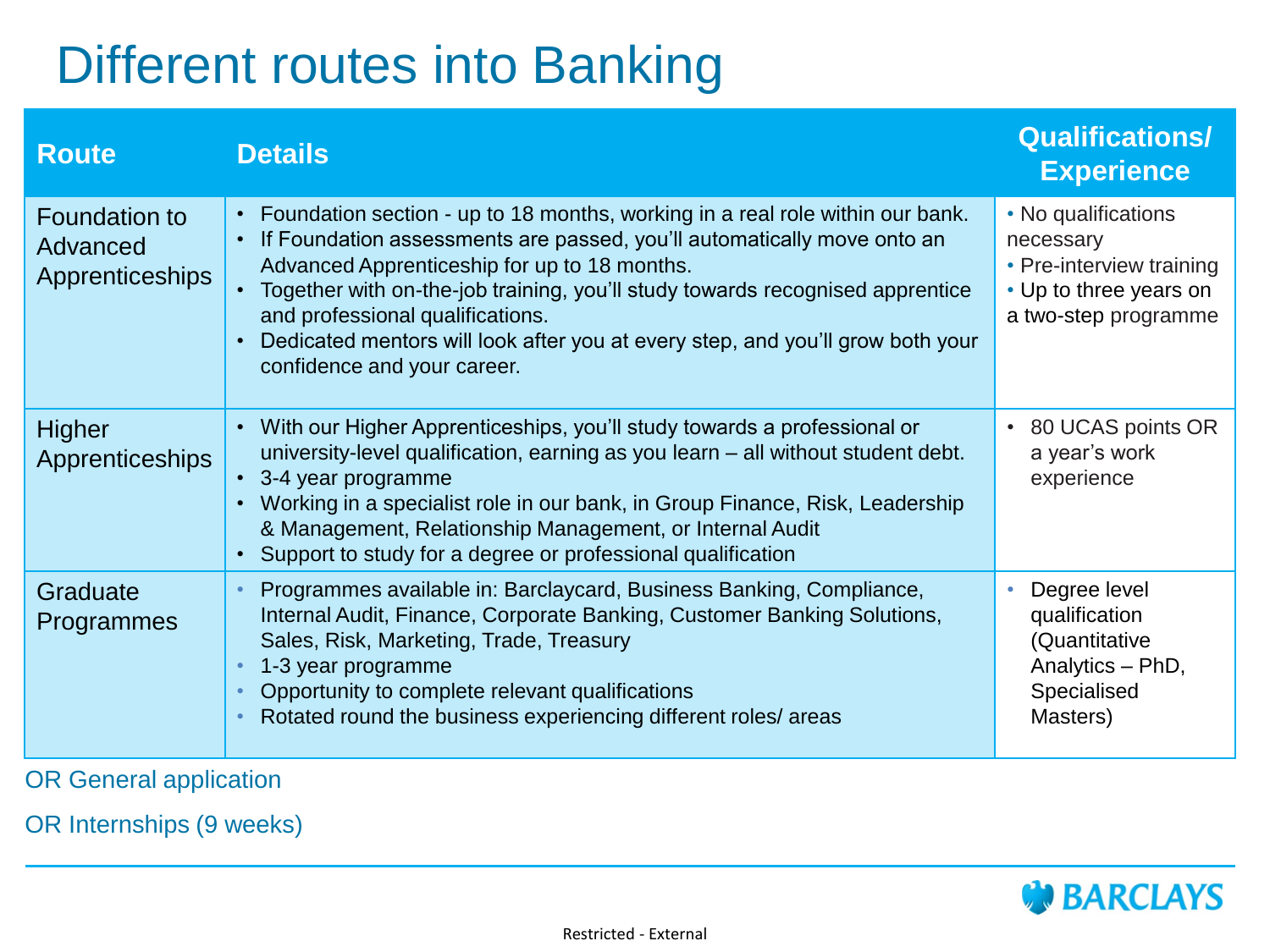### Useful skills

### **Skills**

- Customer service
- Teamwork
- Problem solving
- Self-management
- Innovative
- Communication
- Customer oriented
- Time management
- Numeracy skills\*
- Relevant qualification\*

What skills/ attributes do you think would be useful?

### **Attributes**

- Questioner
- Proactive
- Reliable
- Professional
- Adaptability
- Resilience
- Analytical\*
- Creative\*